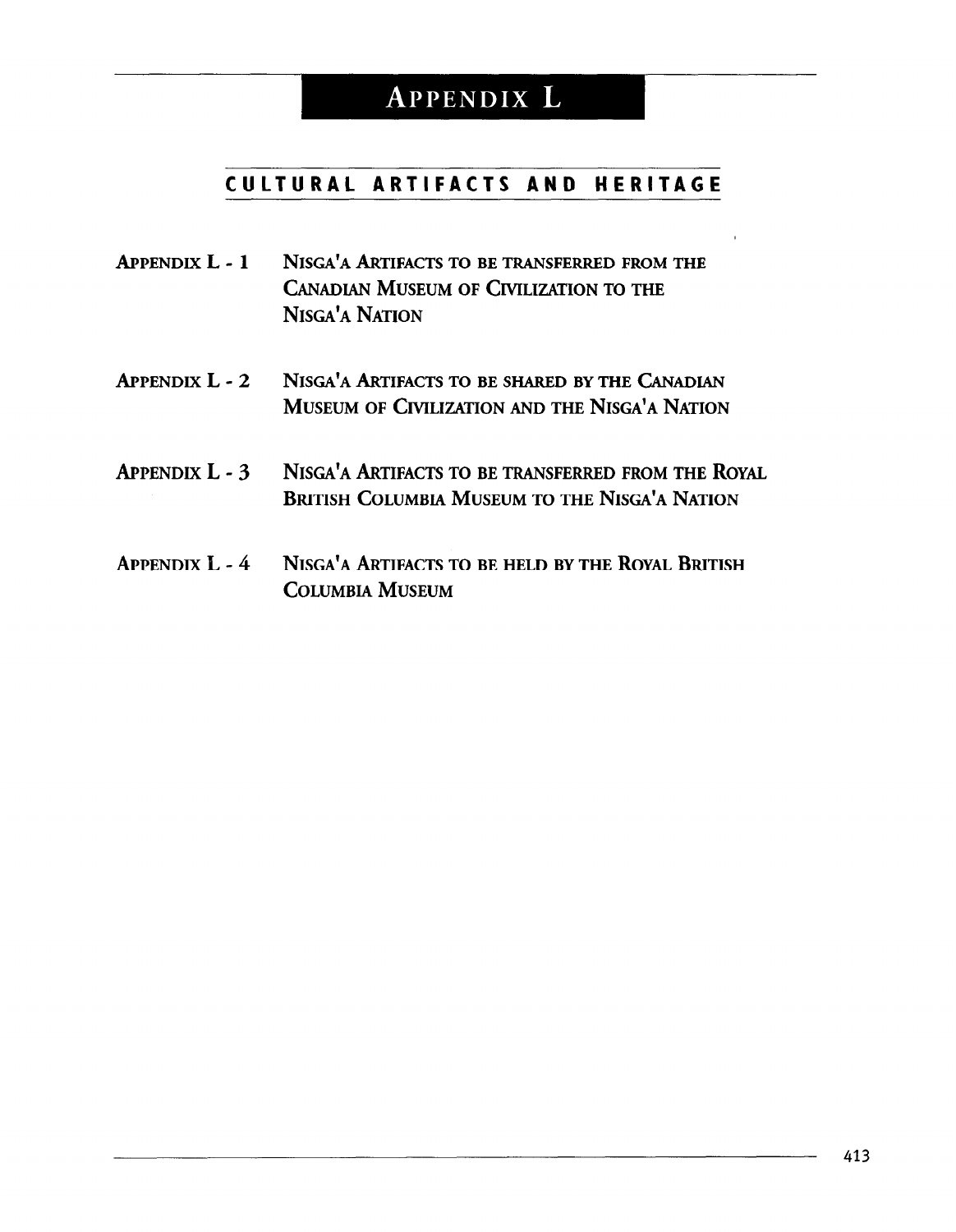$\mathcal{L}^{\text{max}}_{\text{max}}$  , where  $\mathcal{L}^{\text{max}}_{\text{max}}$ 

414 CULTURAL ARTIFACTS AND HERITAGE

 $\mathcal{L}^{\text{max}}_{\text{max}}$  and  $\mathcal{L}^{\text{max}}_{\text{max}}$ 

 $\mathcal{L}(\mathcal{A})$  and  $\mathcal{L}(\mathcal{A})$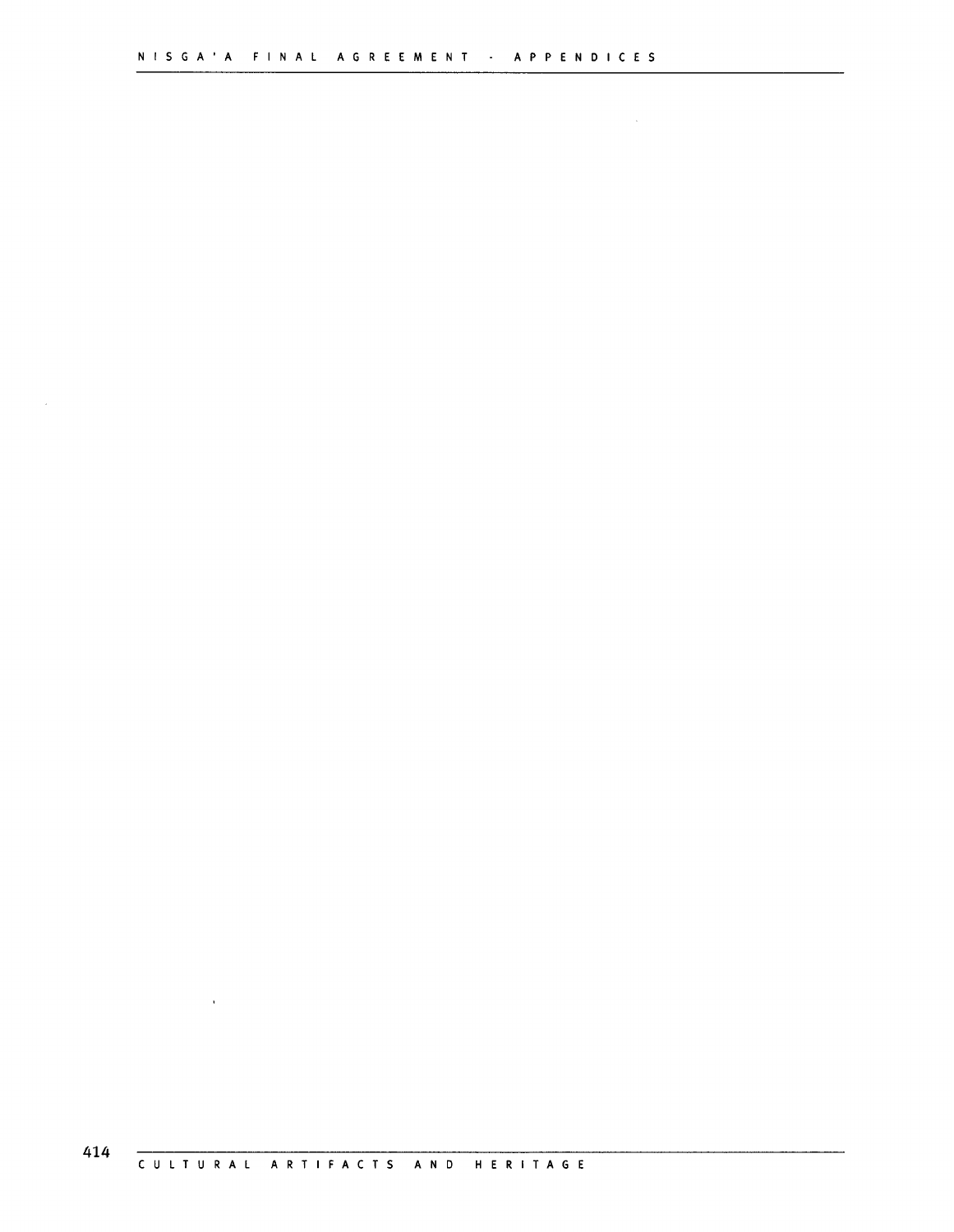#### NISGA'A ARTIFACTS TO BE TRANSFERRED FROM THE CANADIAN MUSEUM OF CIVILIZATION TO THE NISGA'A NATION  $\sim$   $\sim$

| <b>CATALOGUE NO.</b> | Овјест        | <b>CATALOGUE NO.</b> | <b>OBJECT</b> |
|----------------------|---------------|----------------------|---------------|
| $V11-C-22$           | Soul catcher  | $V11-C-245$          | Charm         |
| $V11-C-23$           | Charm         | V11-C-247            | Charm         |
| $V11-C-24$           | Charm         | $V11-C-264$          | Charm         |
| $V11-C-25$           | Charm         | $V11-C-266$          | Charm         |
| $V11-C-28$           | Charm         | V11-C-272            | Charm         |
| V11-C-2097           | Rattle        | V11-C-276            | Charm         |
| V11-C-1045           | Mask          | V11-C-277            | Charm         |
| V11-C-2225           | Sculpture     | V11-C-284            | Charm         |
| $V11-C-360$          | Neck ring     | $V11-C-286$          | Charm         |
| $V11-C-412$          | Headdress     | $V11-C-159$          | Soul catcher  |
| V11-C-323 ab         | Mask          | $V11-C-168$          | Soul catcher  |
| V11-C-1733           | Apron         | $V11-C-169$          | Soul catcher  |
| $V11-C-1735$         | Headdress     | $V11-C-170$          | Soul catcher  |
| $V11-C-1756$         | Neck ornament | $V11-C-171$          | Soul catcher  |
| V11-C-1749           | Rattle        | $V11-C-172$          | Soul catcher  |
| V11-C-1801           | Soul catcher  | $V11-C-187$          | Soul catcher  |
| V11-C-1774           | Mask          | V11-C-199 a-c        | Soul catcher  |
| V11-C-1790           | Mask          | $V11-C-249$          | Soul catcher  |
| $V11-C-190$          | Charm         | V11-C-280            | Soul catcher  |
| V11-C-191            | Charm         | V11-C-281 b-f        | Soul catcher  |
| V11-C-193 c          | Charm         | V11-C-282 b,c        | Soul catcher  |
| V11-C-194 ab         | Charm         | $V11-C-175$          | Figure        |
| V11-C-196 ab         | Charm         | $V11-C-176$          | Figure        |
| V11-C-197 ab         | Charm         | $V11-C-181$          | Figure        |
| V11-C-198            | Charm         | V11-C-189            | Figure        |
| $V11-C-201$          | Charm         | V11-C-193 abde       | Figure        |
| $V11-C-206$          | Charm         | $V11-C-242$          | Figure        |
| V11-C-213 a          | Charm         | $V11-C-247$          | Figure        |
| V11-C-244            | Charm         | $V11-C-251$          | Figure        |
|                      |               |                      |               |

CULTURAL ARTIFACTS A N D HERITAGE A N D HERITAGE A N D HERITAGE A N D HERITAGE A N D HERITAGE A N D HERITAGE A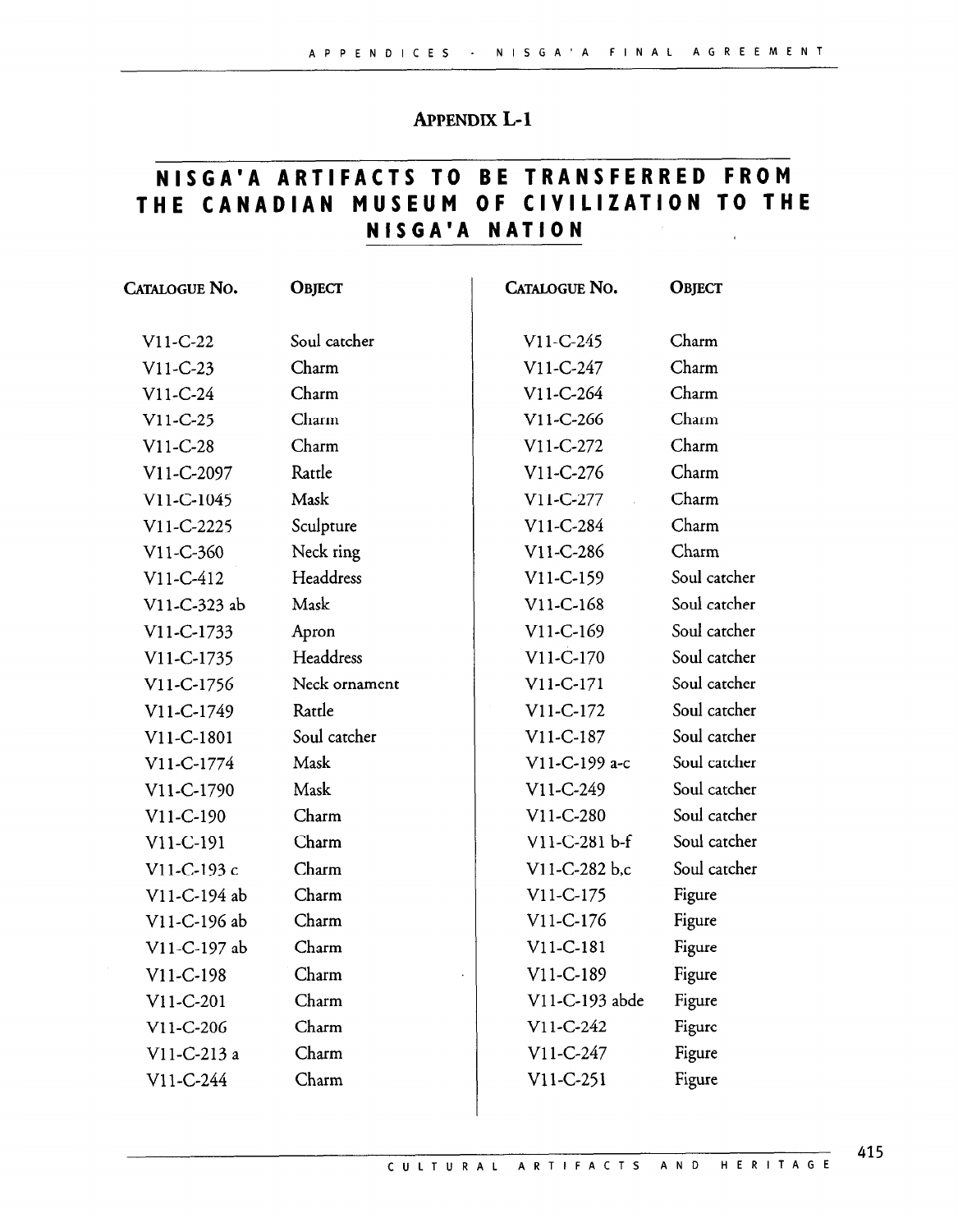#### NISGA'A ARTIFACTS TO BE TRANSFERRED FROM THE CANADIAN MUSEUM OF CIVILIZATION TO THE NISGA'A NATION continued...  $\mathbf{L}$

| <b>CATALOGUE NO.</b> | <b>OBJECT</b> |
|----------------------|---------------|
| $V11-C-252$          | Figure        |
| $V11-C-253$          | Figure        |
| $V11-C-265$          | Figure        |
| V11-C-267a           | Figure        |
| V11-C-267b           | Figure        |
| $V11-C-270$          | Figure        |
| $V11-C-243$ a-f      | Charm         |
| $V11-C-254$          | Charm         |
| $V11-C-255$          | Charm         |
| $V11-C-268$ a-f      | Charm         |
| $V11-C-278$          | Charm         |
| $V11-C-279$          | Charm         |
| V11-C-281 a          | Charm         |
| V11-C-282 a          | Charm         |
| $V11-C-283$          | Charm         |
| V11-C-285 a-c        | Charm         |
| V11-C-287            | Charm         |
| $V11-C-288$          | Charm         |
| V11-C-2314           | Charm         |
| $V11-C-2315$         | Charm         |
| $V11-C-269$          | Tooth         |
| $V11-C-248$          | Bone          |
| V11-C-202 ab         | Charm         |
| $V11-C-203$          | Charm         |
| $V11-C-204$          | Charm         |
| V11-C-211 a-e        | Charm         |
| V11-C-212 a-g        | Charm         |
| $V11-C-205$          | Charm         |
| $V11-C-207$          | Charm         |
| $V11-C-208$          | Charm         |
| $V11-C-209$          | Charm         |
| $V11-C-2143$         | Charm         |
| $V11-C-123$          | Charm         |
| $V11-C-124$          | Charm         |
| $V11-C-147$          | Charm         |
| $V11-C-291$          | Charm         |
| $V11-C-149$          | Rattle        |
| $V11-C-151$          | Rattle        |

| <b>CATALOGUE NO.</b> | <b>OBJECT</b> |
|----------------------|---------------|
| $V11-C-152$          | Rattle        |
| $V11-C-153$          | Ratrle        |
| $V11-C-154$          | Rattle        |
| $V11-C-215$          | Rattle        |
| $V11 - C - 163$      | Whistle       |
| $V11-C-179$          | Whistle       |
| $V11-C-257$          | Whistle       |
| V11-C-174            | Scratcher     |
| $V11-C-184$          | Scratcher     |
| $V11-C-185$          | Scratcher     |
| V11-C-188            | Scratcher     |
| $V11-C-241$          | Scratcher     |
| V11-C-250            | Scratcher     |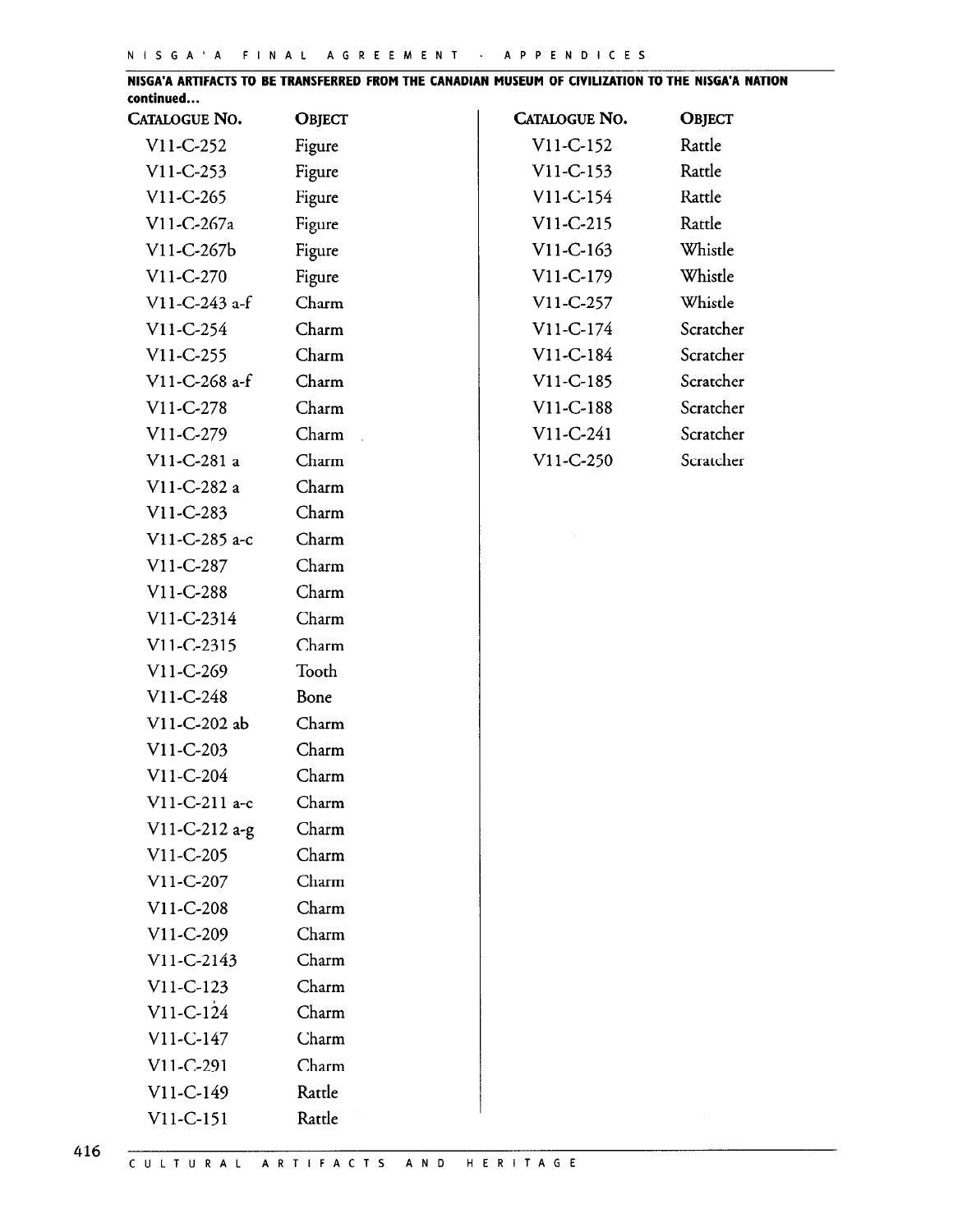#### NISGA'A ARTIFACTS TO BE SHARED BY THE CANADIAN MUSEUM OF CIVILIZATION AND THE NISGA'A NATION  $\sim 10^7$

| <b>CATALOGUE NO.</b> | <b>OBJECT</b>      | CATALOGUE NO. | <b>OBJECT</b> |
|----------------------|--------------------|---------------|---------------|
| $V11-C-20$           | Drinking cup       | $V11-C-43$    | Spoon         |
| $V11-C-434$          | Grease dish        | $V11-C-44$    | Spoon         |
| $V11-C-435$          | Grease bowl        | $V11-C-45$    | Spoon         |
| $V11-C-95$           | Club(slave killer) | $V11-C-46$    | Spoon         |
| $V11-C-79$           | Axe (stone)        | $V11-C-47$    | Spoon         |
| $V11-C-21$           | Mortar (lime)      | $V11-C-48$    | Spoon         |
| $V11-C-460$          | Maul               | $V11-C-49$    | Spoon         |
| $V11-C-29ab$         | Earrings           | $V11-C-50$    | Spoon         |
| $V11-C-30$           | Earring            | $V11-C-51$    | Spoon         |
| $V11-C-31$           | Earring            | $V11-C-52$    | Spoon         |
| $V11-C-1816$         | Earring            | $V11-C-54$    | Spoon         |
| V11-C-1817           | Earring            | $V11-C-55$    | Spoon         |
| V11-C-1820           | Earring            | $V11-C-56$    | Spoon         |
| V11-C-1821           | Earring            | $V11-C-57$    | Spoon         |
| V11-C-1813           | Ornament (nose)    | $V11-C-58$    | Spoon         |
| $V11-C-1814$         | Nose ornament      | $V11-C-59$    | Spoon         |
| V11-C-1815           | Ornament           | $V11-C-60$    | Spoon         |
| V11-C-1818           | Ornament           | $V11-C-61$    | Spoon         |
| V11-C-1819           | Ornament           | $V11-C-62$    | Spoon         |
| $V11-C-67$           | Labret             | $V11-C-63$    | Spoon         |
| $V11-C-430$          | Pipe               | $V11-C-64$    | Spoon         |
| $V11-C-27$           | Spindle whorl      | $V11-C-65$    | Spoon         |
| $V11-C-177$          | Frontlet           | $V11-C-66$    | Spoon         |
| $V11-C-36$           | Spoon              | $V11-C-71$    | Spoon         |
| $V11-C-37$           | Spoon              | $V11-C-72$    | Spoon         |
| $V11-C-38$           | Spoon              | $V11-C-73$    | Spoon         |
| $V11-C-39$           | Spoon              | V11-C-1974    | Spoon         |
| $V11-C-40$           | Spoon              | $V11-C-328$   | Headdress     |
| $V11-C-41$           | Spoon              | V11-C-326     | Mask          |
| $V11-C-42$           | Spoon              | V11-C-327     | Mask          |
|                      |                    |               |               |

 $\mathcal{L}_{\mathcal{A}}$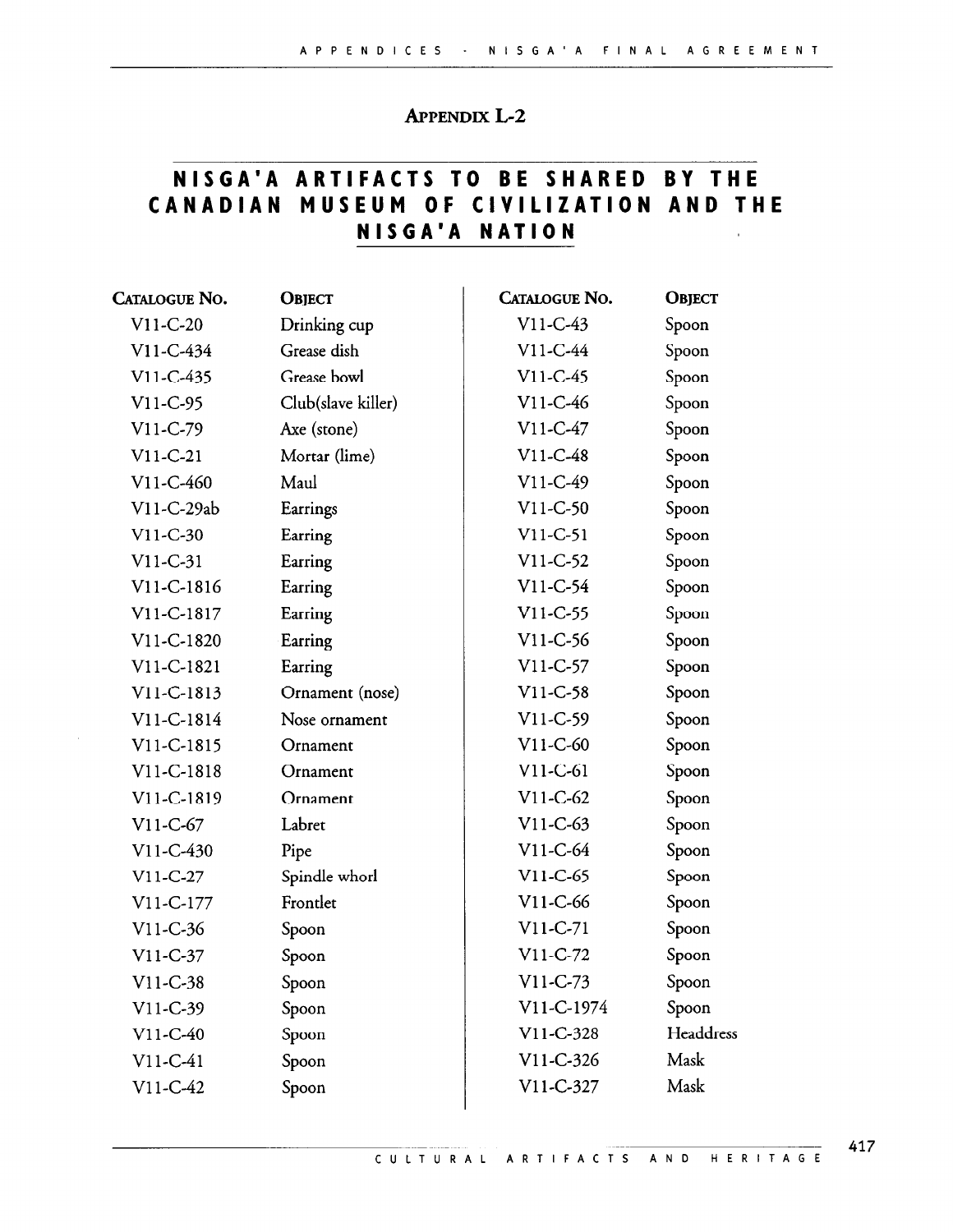# NISGA'A ARTIFACTS TO BE SHARED BY THE CANADIAN MUSEUM OF CIVILIZATION AND THE NISGA'A NATION continued...

| CATALOGUE NO. | Овјест             | CATALOGUE NO. | <b>OBJECT</b>           |
|---------------|--------------------|---------------|-------------------------|
| V11-C-1843    | Figure(goat head)  | $V11-X-716$   | Knife                   |
| V11-C-1844    | Figure(totem pole  | V11-C-1753a-c | Box                     |
|               | model)             | V11-C-1730    | Board (carved)          |
| $V11-C-94$    | Club(slave killer) | V11-C-1734    | Staff                   |
| V11-C-1046    | Mask               | $V11-C-1713$  | Stick                   |
| V11-C-1427    | Mask               | V11-C-1748    | <b>Blanket</b> (button) |
| V11-C-1183 ab | Chest              | V11-C-1786    | Rattle                  |
| $V11-C-481$   | Hat(fighting cap)  | V11-C-1801    | Figure (soul catcher)   |
| $V11-C-482$   | Hat(fighting cap)  | V11-C-1802    | Figure                  |
| $V11-C-312$   | Mask               | $V11-C-1754$  | Figure                  |
| $V11-C-313$   | Mask               | V11-C-1755    | Whistle                 |
| $V11-C-314$   | Mask               | V11-C-1725    | Mask                    |
| $V11-C-315$   | Mask               | V11-C-1729    | Mask                    |
| $V11-C-316$   | Mask               | V11-C-1759    | Mask                    |
| $V11-C-317$   | Mask               | V11-C-1760    | Mask                    |
| $V11-C-318$   | Mask               | $V11-C-1761$  | Mask                    |
| $V11-C-319$   | Mask               | V11-C-1762    | Mask                    |
| $V11-C-320$   | Mask               | $V11-C-1763$  | Mask                    |
| $V11-C-321$   | Mask               | V11-C-1769    | Mask                    |
| $V11-C-322$   | Mask               | V11-C-1771    | Mask                    |
| $V11-C-324$   | Mask               | V11-C-1772    | Mask                    |
| V11-C-325a    | Mask               | V11-C-1773    | Mask                    |
| $V11-C-458$   | Maul               | V11-C-1779    | Mask                    |
| $V11-C-108$   | Whetstone          | $V11-C-1031$  | Clams                   |
| $V11-C-437$   | Hammer             | $V11-C-1363$  | Food                    |
| V11-C-438     | Hammer             | $V11-C-1421$  | Food                    |
| $V11-C-443$   | Hammer             | V11-C-1164ab  | Fire-making equipment   |
| $V11-C-210a$  | Pendant            | $V11-C-1424$  | Adze                    |
| $V11-C-112$   | Spoon              | V11-C-1469    | Maul                    |
| $V11-C-210b$  | Spoon              | V11-C-1398    | Hook                    |
| $V11-C-118$   | Feast dish         | V11-C-1399    | Hook                    |
| $V11-C-119$   | Feast dish         | V11-C-1400    | Hook                    |
| V11-C-1717    | Spoon              | $V11-C-1401$  | Hook                    |
| V11-C-1743    | Grind stone        | V11-C-1402    | Hook                    |
| V11-C-1726    | Gambling equipment | $V11-C-1403$  | Hook                    |
| V11-C-1824a-d | Gambling equipment | V11-C-1404    | Hook                    |
| $V11-C-1751$  | Grease dish        | $V11-C-1405$  | Hook                    |
| V11-C-1732ab  | Dagger             |               |                         |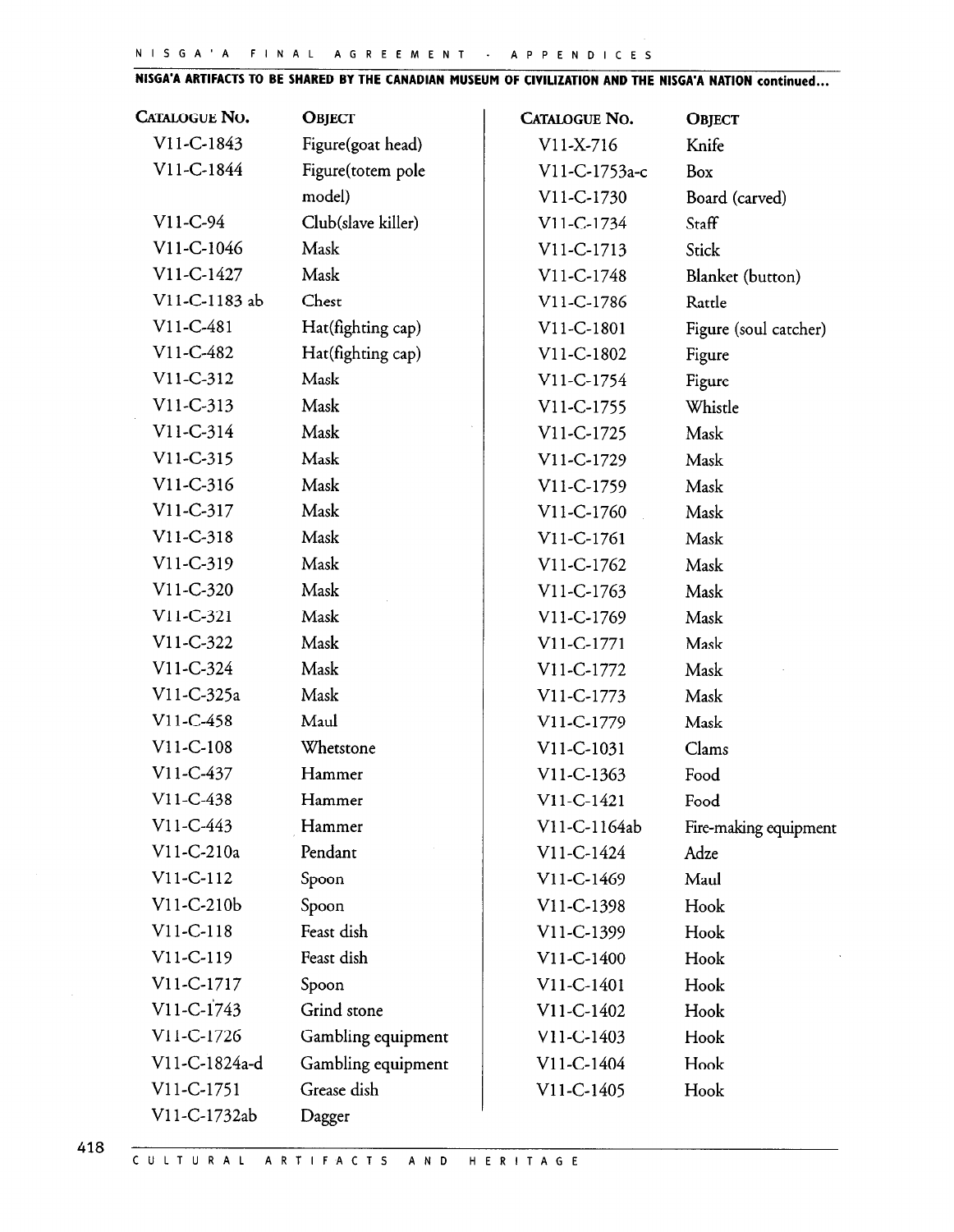| <b>CATALOGUE NO.</b>          | <b>OBJECT</b>          | <b>CATALOGUE NO.</b> | <b>OBJECT</b>          |
|-------------------------------|------------------------|----------------------|------------------------|
| V11-C-1470                    | Drum                   | V11-C-1832           | Spoon                  |
| $V11-C-1394$                  | Rattle                 | $V11-C-121$          | Ornament               |
| $V11-C-1425$                  | Rattle                 | $V11-C-271$          | Ornament               |
| $V11-C-1417$                  | Frontlet               | $V11-C-290$          | <b>Bracelet</b>        |
| V11-C-1707                    | Figure (min.           | $V11-C-260$          | Robe/Blanket           |
|                               | totem pole)            | $V11-C-259$          | Robe/Blanket (Chilkat) |
| $V11-C-1471$                  | Figure (White          | V11-C-132ab          | Leggings               |
|                               | Squirrel)              | V11-C-133ab          | Leggings               |
| V11-C-1798                    | Figure(plaque)         | $V11-C-178$          | Frontlet               |
| V11-C-1706                    | Totem pole             | $V11-C-182$          | Labret                 |
| V11-C-2146                    | Totem pole             | $V11-C-183$          | Labret                 |
| V11-C-2147                    | Totem pole             | V11-C-192            | Labret                 |
| $V11-C-739$                   | Mask                   | $V11-C-149$          | Rattle(shaman)         |
| $V11-C-1165$                  | Mask                   | $V11-C-151$          | Rattle(shaman)         |
| V11-C-1396                    | Mask                   | $V11-C-152$          | Rattle                 |
| V11-C-1468                    | Mask                   | $V11-C-156$          | Rattle                 |
| $V11-C-1473$                  | Mask                   | $V11-C-157$          | Rattle                 |
| $V11-C-1474$                  | Mask                   | $V11-C-214$          | Rattle                 |
| $V11-C-1475$                  | Mask                   | $V11-C-105$          | Spoon                  |
| V11-C1182                     | Figure (marionette)    | $V11-C-126$          | Spoon                  |
| V11-C-1397ab                  | Figure                 | $V11-C-218$          | Spoon                  |
| $V11-C-1481$                  | Figure (stone)         | $V11-C-219$          | Spoon                  |
| V11-C-706                     | Spoon                  | $V11-C-220$          | Spoon                  |
| V11-C-1378abdefhij Spoons (8) |                        | $V11-C-221$          | Spoon                  |
| V11-C-1379abc                 | Spoons $(3)$           | $V11-C-222$          | Spoon                  |
| V11-C-1380                    | $\operatorname{Spoon}$ | V11-C-223            | Spoon                  |
| V11-C-1381abc                 | Spoons $(3)$           | $V11-C-225$          | Spoon                  |
| V11-C-1382                    | Spoon                  | $V11-C-226$          | Spoon                  |
| V11-C-1383                    | Spoon                  | V11-C-227            | Spoon                  |
| V11-C-1384                    | Spoon                  | $V11-C-228$          | Spoon                  |
| V11-C-1385                    | Spoon                  | $V11-C-229$          | Spoon                  |
| V11-C-1386                    | Spoon                  | $V11-C-230$          | Spoon                  |
| $V11-C-1408$                  | Spoon                  | $V11-C-231$          | Spoon                  |
| $V11-C-1410$                  | Spoon                  | $V11-C-232$          | Spoon                  |
| $V11-C-1411$                  | Spoon                  | $V11-C-233$          | Spoon                  |
| V11-C-1829                    | Spoon                  | $V11-C-234$          | Spoon                  |
| V11-C-1830                    | Spoon                  | $V11-C-235$          | Spoon                  |
| V11-C-1831                    | Spoon                  | $V11-C-236$          | Spoon                  |

CULTURAL ARTIFACTS AND HERITAGE ARTIFACTS AND ARTIFACTS AND HERITAGE ARTIFACTS AND ARTIFACTS AND HERITAGE ARTIF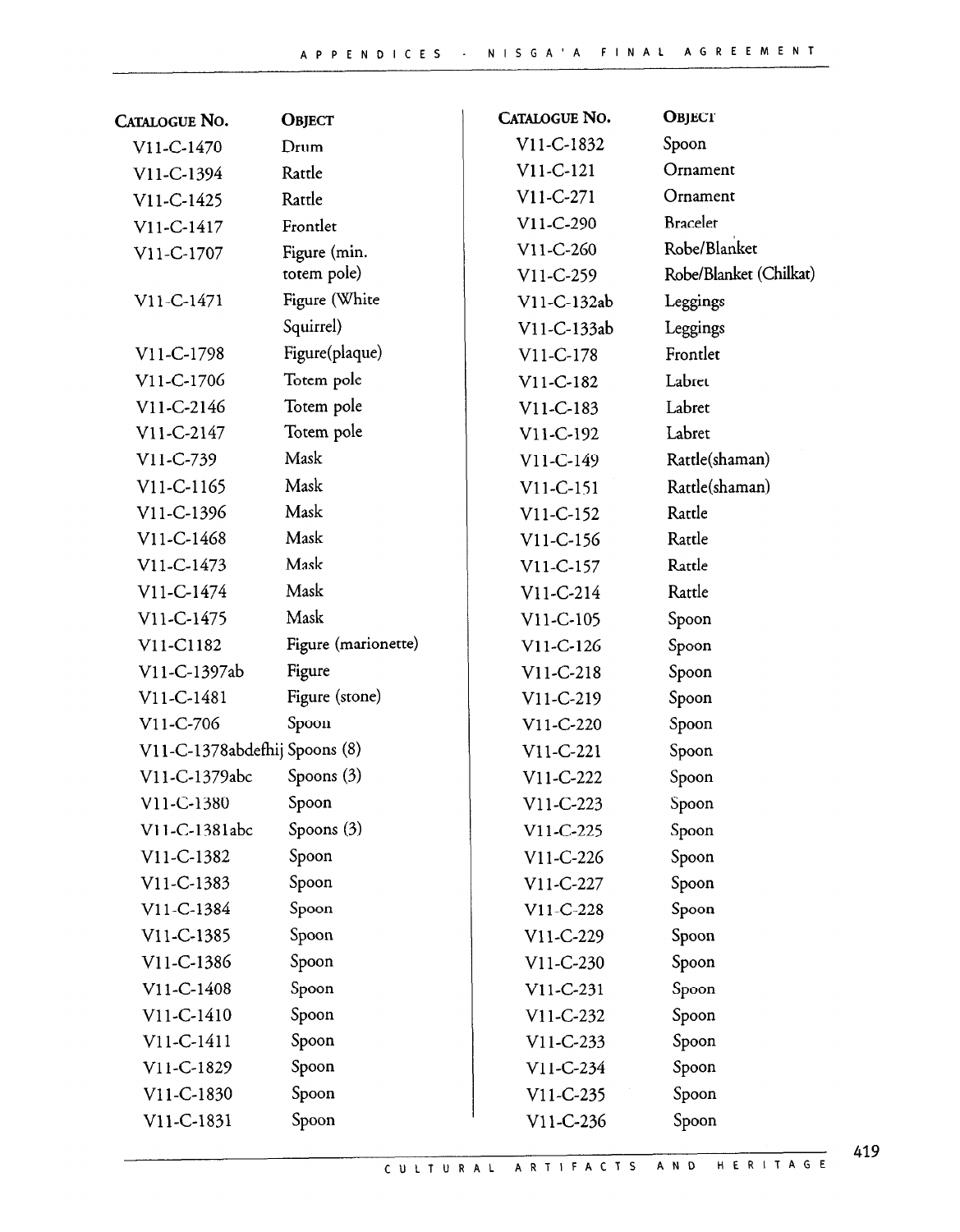#### NISGA'A ARTIFACTS TO BE SHARED BY THE CANADIAN MUSEUM OF CIVILIZATION AND THE NISGA'A NATION continued...

| <b>CATALOGUE NO.</b> | Овјест             | <b>CATALOGUE NO.</b> | <b>OBJECT</b>       |
|----------------------|--------------------|----------------------|---------------------|
| $V11-C-237$          | Spoon              | $V11-C-139$          | Gambling equipment  |
| $V11-C-238$          | Spoon              | $V11-C-141$          | Gambling equipment  |
| $V11-C-239$          | Spoon              | $V11-C-142$          | Gambling equipment  |
| $V11-C-274$          | Spoon              | $V11-C-143$          | Gambling equipment  |
| $V11-C-1914$         | Spoon              | $V11-C-144$          | Gambling equipment  |
| $V11-C-114$          | Dish               | $V11-C-145$          | Gambling equipment  |
| $V11-C-115$          | Dish               | $V11-C-146$          | Gambling equipment  |
| $V11-C-117$          | Dish               | $V11-C-148$          | Gambling equipment  |
| $V11-C-122$          | Dish (grease)      | $V11-C-195$          | Gambling equipment? |
| $V11-C-130$          | Basket             | $V11-C-275$          | Gambling equipment  |
| $V11-C-131$          | Basket             | $V11-C-167$          | Dagger              |
| $V11-C-135$          | Basket             | $V11-C-180$          | Dagger              |
| $V11-C-136$          | Basket             | $V11-C-161$          | Knife               |
| V11-C-106ab          | Box                | $V11-C-216$          | Knife               |
| V11-C-107ab          | Chest              | $V11-C-129$          | Loom                |
| V11-C-109            | Chest              | $V11-C-217$          | Spindle             |
| $V11-C-128$          | Chest              | $V11-C-164$          | Gauge (lancet)      |
| $V11-C-292$          | Mat                | $V11-C-127$          | Peeler              |
| $V11-C-125$          | Net (dip)          | $V11-C-289$          | Hammer              |
| $V11-C-295$          | Arrow              | $V11-C-186$          | Adze                |
| V11-C-296            | Arrow              | $V11-C-246$          | Adze                |
| V11-C-297            | Arrow              | $V11-C-258$          | Adze                |
| V11-C-298            | Arrow              | $V11-C-261$          | Adze                |
| $V11-C-299$          | Arrow              | $V11-C-263$          | Adze                |
| V11-C-300            | Arrow              | $V11-C-293$          | Adze                |
| $V11-C-301$          | Arrow              | $V11-C-480$          | Mortar (stone)      |
| $V11-C-302$          | Arrow              |                      |                     |
| $V11-C-303$          | Arrow              |                      |                     |
| $V11-C-304$          | Arrow              |                      |                     |
| $V11-C-305$          | Arrow              |                      |                     |
| V11-C-306            | Arrow              |                      |                     |
| V11-C-307            | Arrow              |                      |                     |
| $V11-C-308$          | Arrow              |                      |                     |
| $V11-C-309$          | Arrow              |                      |                     |
| $V11-C-310$          | Arrow              |                      |                     |
| $V11-C-100$          | Gambling equipment |                      |                     |
| $V11-C-101$          | Gambling equipment |                      |                     |
| $V11-C-102$          | Gambling equipment |                      |                     |

 $\sim$ 

an<br>Salah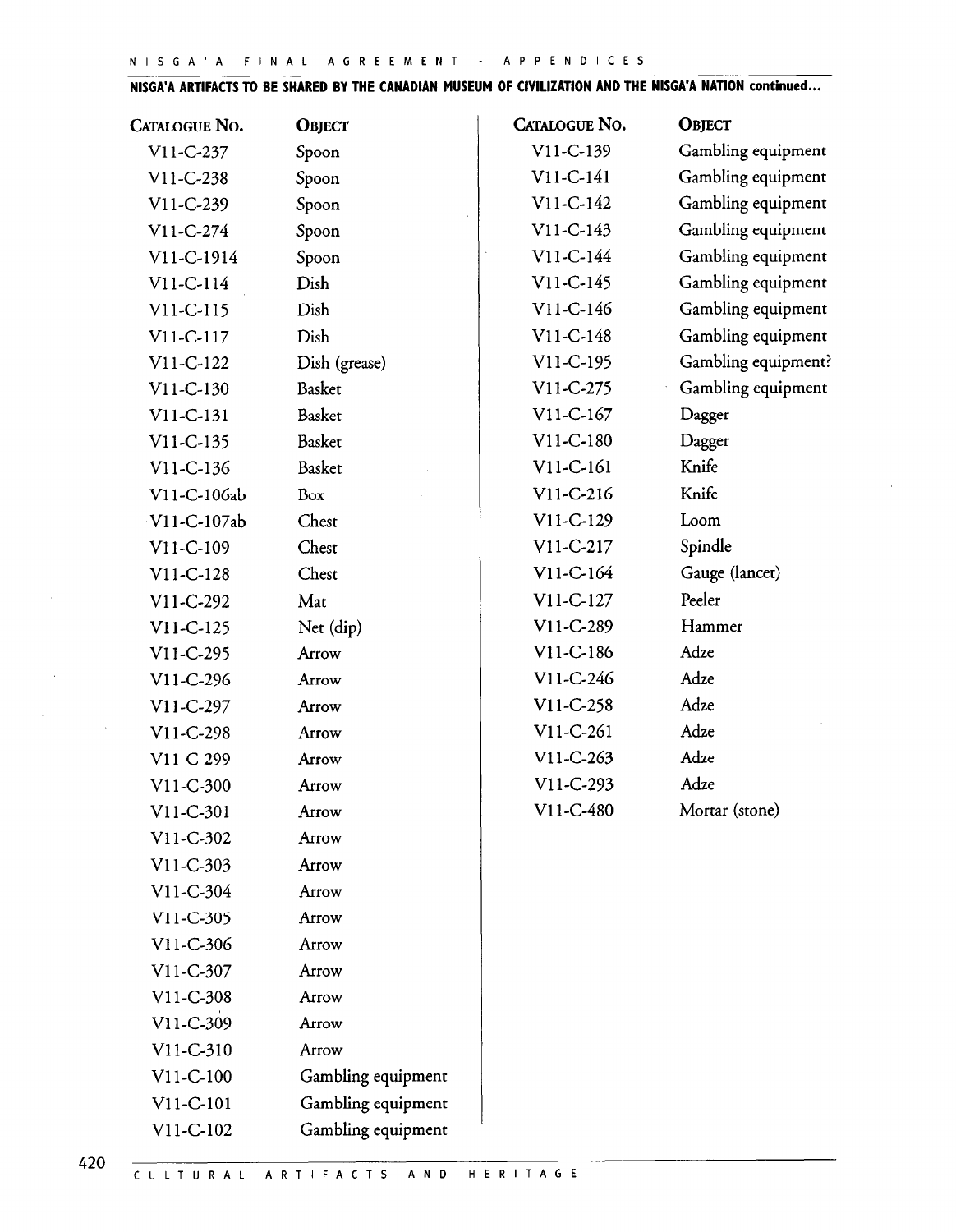#### NISGA'A ARTIFACTS TO BE TRANSFERRED FROM THE ROYAL BRITISH COLUMBIA MUSEUM TO THE NISGA'A NATION  $\sim$   $\mu$

| <b>ARTIFACT NO.</b> | <b>OBJECT</b>         | <b>ARTIFACT NO.</b>  | <b>OBJECT</b>                                       |
|---------------------|-----------------------|----------------------|-----------------------------------------------------|
| 1723                | Stone Adze            | 1567                 | Charm                                               |
| 1528                | Amalite               | 1568                 | Charm                                               |
| 9534                | Amalite               | 1569                 | Charm                                               |
| 9683                | Amalite               | 1579                 | Charm                                               |
| 10032               | Amalite               | 1585                 | Charm                                               |
| 1701                | Arrow point           | 1587                 | Charm                                               |
| 10057               | Point                 | 1590                 | Charm                                               |
| 17371               | Arrow shaft           | 1597                 | Charm                                               |
| 17372               | Arrow shaft           | 9544                 | Charm                                               |
| 17373               | Arrow shaft           | 9545 a               | Charm $(1)$                                         |
| 17374               | Point                 | 9547/ c, al, ae, aj, | Charms (19)                                         |
| 17375               | Arrow shaft           |                      | ak, ag, p, i, j, ai, k, f, z, t, u, r, v, ad, and y |
| 17376               | Arrow shaft           | 9674                 | Charm                                               |
| 1610                | Paint bag             | 9676                 | Charm                                               |
| 1682                | Bag                   | 9678                 | Charm                                               |
| 9639                | Bag                   | 10034                | Charm                                               |
| 9911                | Bag                   | 10035                | Charm                                               |
| 1603                | Down bag              | 10037                | Charm                                               |
| 1582                | Basket                | 10039                | Charm                                               |
| 1532                | <b>Button blanket</b> | 10041                | Charm                                               |
| 9535                | Chilkat blanket       | 10055                | Charm                                               |
| 1641                | Tray                  | 1636a, b             | Chest and lid                                       |
| 9623                | Tray                  | 9682a, b             | Chest and lid                                       |
| 9915                | Bowl                  | 1719/GgTj 6:8        | Jade Chisel                                         |
| 1564a,b             | Box and lid           | 1699/GgTj 6:1        | Club                                                |
| 9542a,b             | Box and lid           | 1634 a-d             | Cradle and accessories                              |
| 1605                | Wooden dance hat      | 1573                 | Crown/ all part of                                  |
| 9688                | Bear ear headdress    |                      | Dr.'s regalia (1564-74)                             |
| 1511                | Carving               | 1574                 | Crown/ all part of                                  |
| 1519                | Carving               |                      | Dr.'s regalia (1564-74)                             |
| 1565                | Charm                 | 2883                 | Crown                                               |
| 1566                | Charm                 | 9642                 | Crown                                               |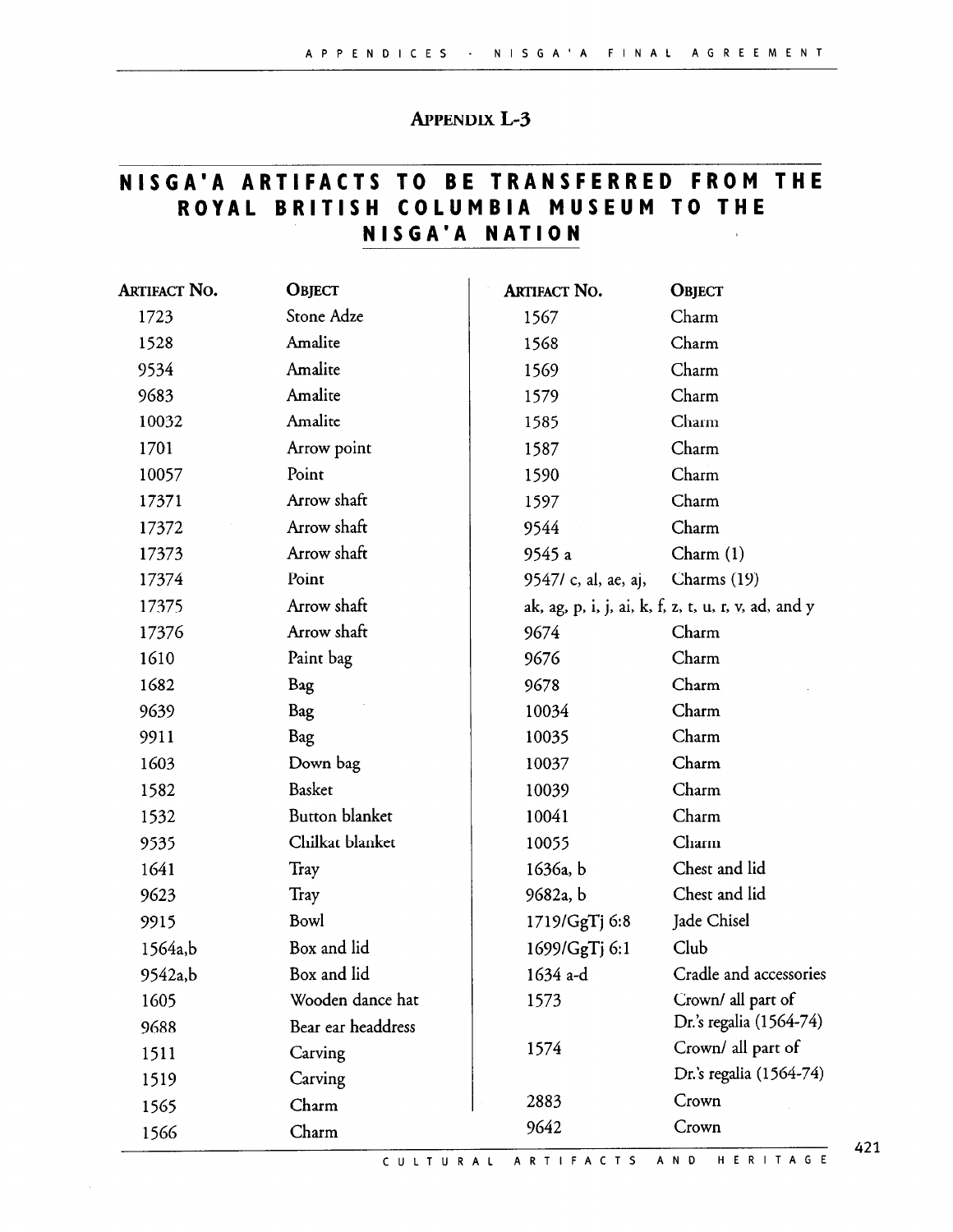# NISGA'A ARTIFACTS TO BE TRANSFERRED FROM THE ROYAL BRITISH COLUMBIA MUSEUM TO THE NISGA'A NATION continued...

| <b>ARTIFACT NO.</b> | <b>OBJECT</b>       | <b>ARTIFACT NO.</b> | OBJECT                  |
|---------------------|---------------------|---------------------|-------------------------|
| 9686                | Crown               | 1617                | Gauge (?)               |
| 1625                | Dagger              | 1618                | Raw material            |
| 9538                | Dagger              | 1632                | Mortuary model          |
| 1553                | Dance apron         | 1633                | Weasel skin             |
| 1554                | Dance apron         | 1675                | Paint brush             |
| 1571                | Dance apron         | 1676/GgTj 7:3       | Paint                   |
| 1613 a-ax           | Gambling sticks and | 1703/GgTj-Y:1       | Stone maul              |
|                     | bag                 | 9539                | Copper                  |
| 1616                | Gambling stick      | 9638                | Case                    |
| 1706/GT-Y:6         | Stone hammer        | 9693                | Wood figure             |
| 1708/GgTj 1:1       | Stone hammer        | 14838a,b            | Totem pole              |
| 1710/GgTj 1:2       | Stone hammer        | 1715/GgTj 7:4       | Mortar                  |
| 16402               | Hook                | 1717/GgTj 6:7       | Mortar                  |
| 1644                | Ladle               | 1537a               | Head ring               |
| 1652                | Ladle               | 1537b               | Neck ring               |
| 1653                | Ladle               | 1538                | Neck ring               |
| 1501                | Mask                | 1539                | Neck ring               |
| 1503                | Mask                | 1540                | Neck ring               |
| 1505                | Mask                | 1713/GgTj 6:5       | Pestle                  |
| 1507 a,b            | Mask and accessory  | 9664                | Wood pipe               |
| 1509 a,b            | Mask and accessory  | 1558                | Rattle                  |
| 1514                | Mask                | 1560                | Rattle                  |
| 1515                | Mask                | 1570                | Rattle/ all part of     |
| 1516                | Mask                |                     | Dr.'s regalia (1564-74) |
| 1518                | Mask                | 1572                | Rattle/ all part of     |
| 1523                | Mask                |                     | Dr.'s regalia (1564-74) |
| 1525                | Mask                | 1584 a,b            | Pectin shell            |
| 1527                | Mask                | 9685                | Rattle                  |
| 9641                | Mask                | 1686                | Scraper                 |
| 9695                | Mask                | 1689                | Scraper                 |
| 9696                | Mask                | 9622 a,b            | Scratchers (2)          |
| 9715                | Mask                | 9619                | Soul catcher            |
| 9718                | Mask                | 1690                | Loom                    |
| 9912a,b             | Mask                | 1693                | Spindle whorl           |
| 1621                | Stone mirror        | 1696                | Needle                  |
| 1623                | Stone mirror        | 1648                | Spoon                   |
| 1499                | Screen              | 1649                | Spoon                   |
| 1611                | Clapper             | 1651                | Spoon                   |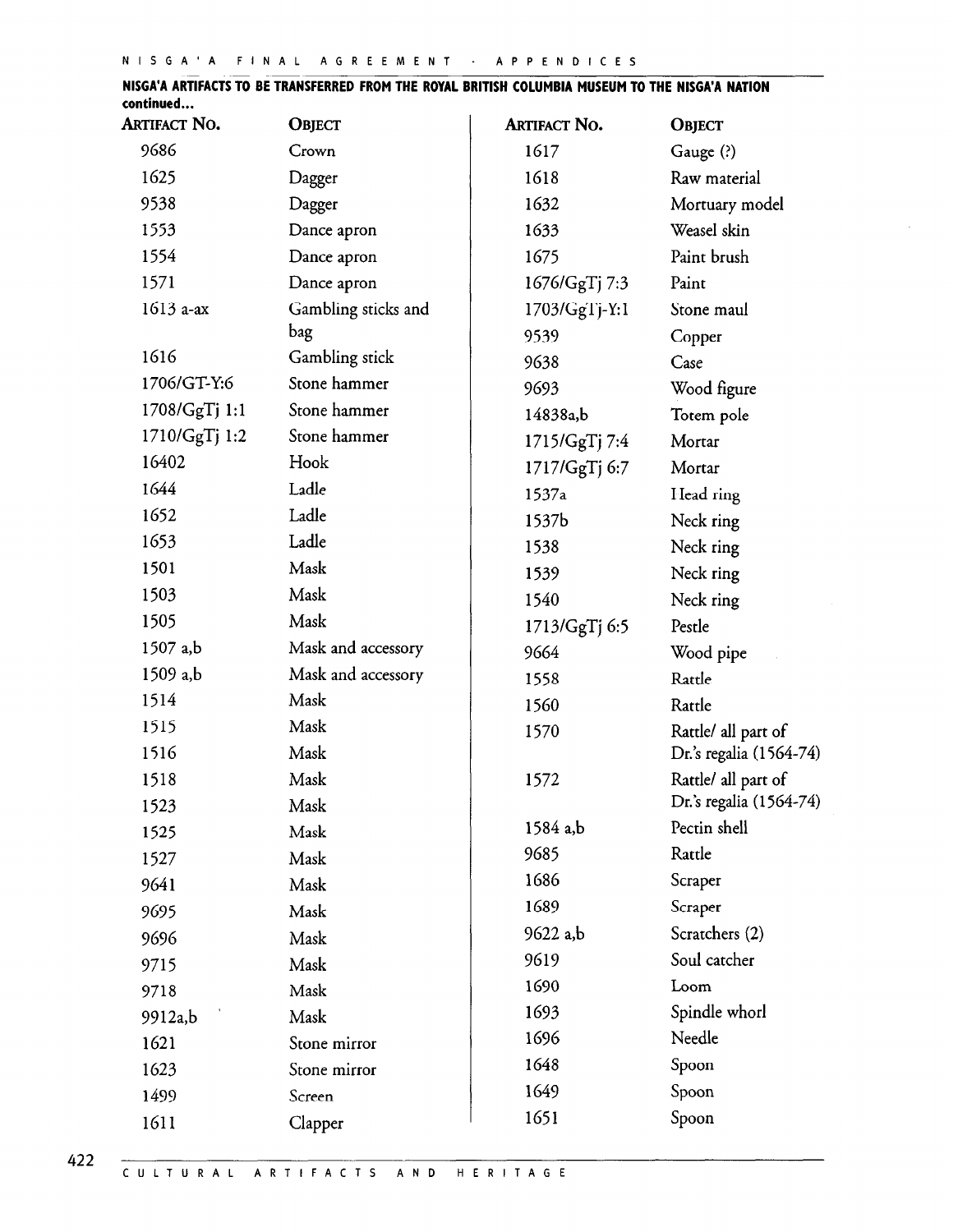$\sim 0.1$ 

| <b>ARTIFACT NO.</b>   | Object        |
|-----------------------|---------------|
| 1656                  | Spoon         |
| 1659                  | Spoon         |
| 1661                  | Spoon         |
| 1662                  | Spoon         |
| 1668 c, b, j, a, i, f | Spoons (6)    |
| 9624                  | Spoon         |
| 9628                  | Spoon         |
| 9631                  | Spoon         |
| 9632                  | Spoon         |
| 9633                  | Spoon         |
| 9634                  | Spoon         |
| 9635                  | Spoon         |
| 9637                  | Spoon         |
| 10031                 | Spoon         |
| 10045                 | Spoon         |
| 1591/GgTj 7:1         | Fasting stone |
| 1593                  | Stone         |
| 9690                  | Tumpline      |
| 17186 a,b             | Snowshoes     |
| 1520                  | Mask          |
| 1521                  | Mask          |
| 1522                  | Mask          |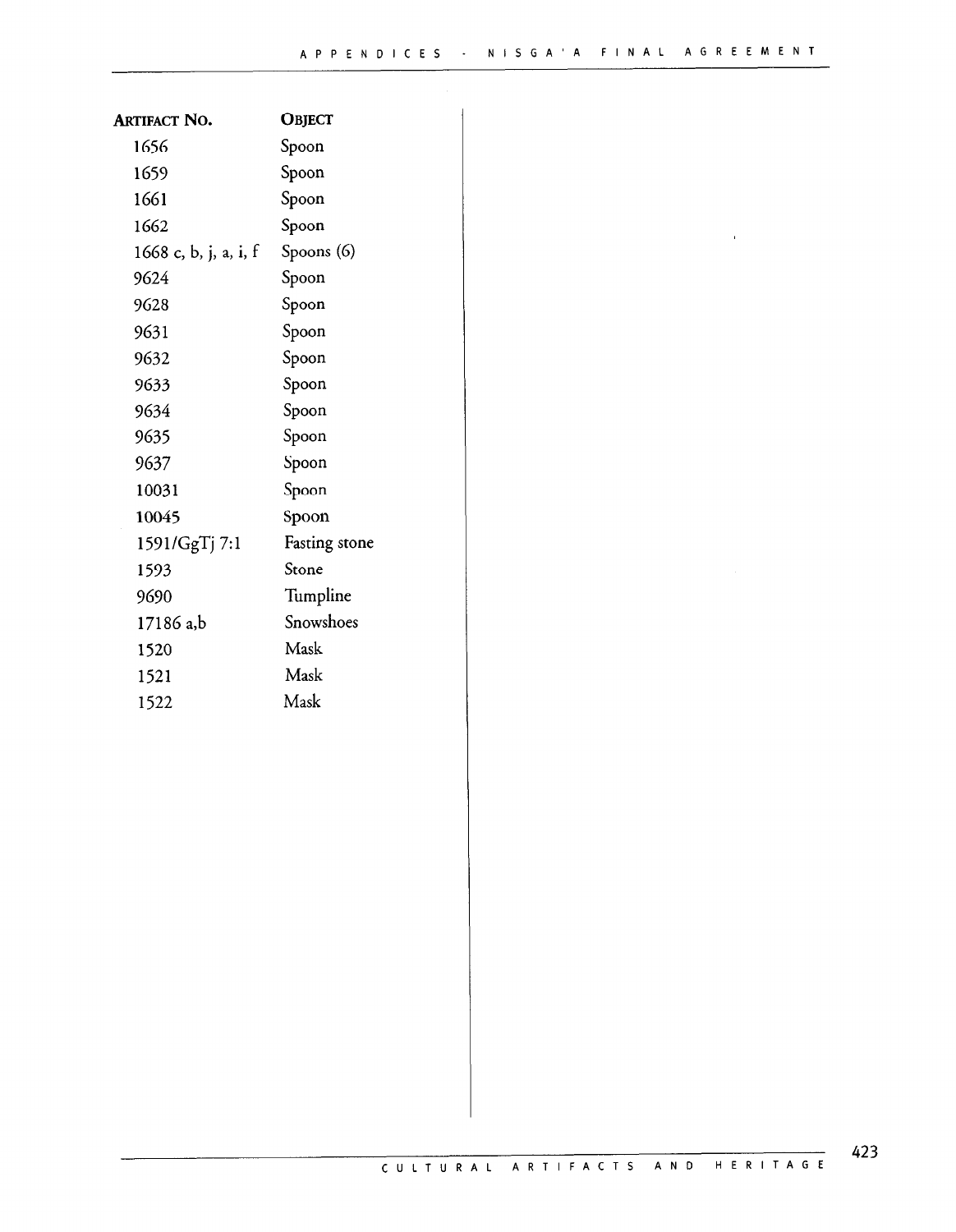# NISGA'A ARTIFACTS TO BE HELD BY THE ROYAL BRITISH COLUMBIA MUSEUM

| ARTIFACT No. | Овјест                | <b>ARTIFACT NO.</b>    | Овјест           |
|--------------|-----------------------|------------------------|------------------|
| 1724/GhTgs:1 | Stone adze            | 17487                  | <b>Brooch</b>    |
| 13286        | Stone adze            | 18166                  | <b>Brooch</b>    |
| 1529         | Amalite               | 1531                   | Cap              |
| 14310        | Amalite               | 10053                  | Helmet           |
| 14319        | Frontlet              | 1500                   | Carving          |
| 1702         | Arrow point           | 1512                   | Carving          |
| 1684         | Bag                   | 1535                   | Carving          |
| 9640         | Bag                   | 13329                  | Carving fragment |
| 12711        | Down bag              | 1549                   | Charm            |
| 12712        | Down bag              | 1578                   | Charm            |
| 4815         | Bailer                | 1583 a,b               | Charm            |
| 13284        | Bailer                | 1586                   | Charm            |
| 1683         | Basket                | 1588                   | Charm            |
| 15199        | Basket                | 1589                   | Charm            |
| 1609         | Chilkat blanket       | 1594                   | Charm            |
| 14294        | Chilkat blanket       | 1595                   | Charm            |
| 14927        | Blanket               | 1596                   | Charm            |
| 15193        | <b>Button blanket</b> | 9545 b                 | Charm            |
| 1640         | Dish                  | 9546                   | Charm            |
| 1669         | Tray                  | 9547                   | Charms (19)      |
| 13093        | Bowl                  | b, g, l, a, af, ah, m, | in Du.26         |
| 14713 a,b    | Bowl and lid          | n, o, h, d, q, s, x,   |                  |
| 15088        | Bowl                  | ab, w, aa, ac, and e   |                  |
| 16177        | Dish                  | 9621                   | Charm $(1)$      |
| 16187        | Dish                  | 9675                   | Charm            |
| 18164        | Bowl                  | 9677                   | Charm            |
| 448          | Box                   | 9679                   | Charm            |
| 1637a,b      | Box and lid           | 9680                   | Charm            |
| 14333        | Box                   | 9681                   | Charm            |
| 16109        | Pendant               | 10036                  | Charm            |
| 16891        | <b>Bracelet</b>       | 10038                  | Charm            |
| 16892        | <b>Bracelet</b>       | 10040                  | Charm            |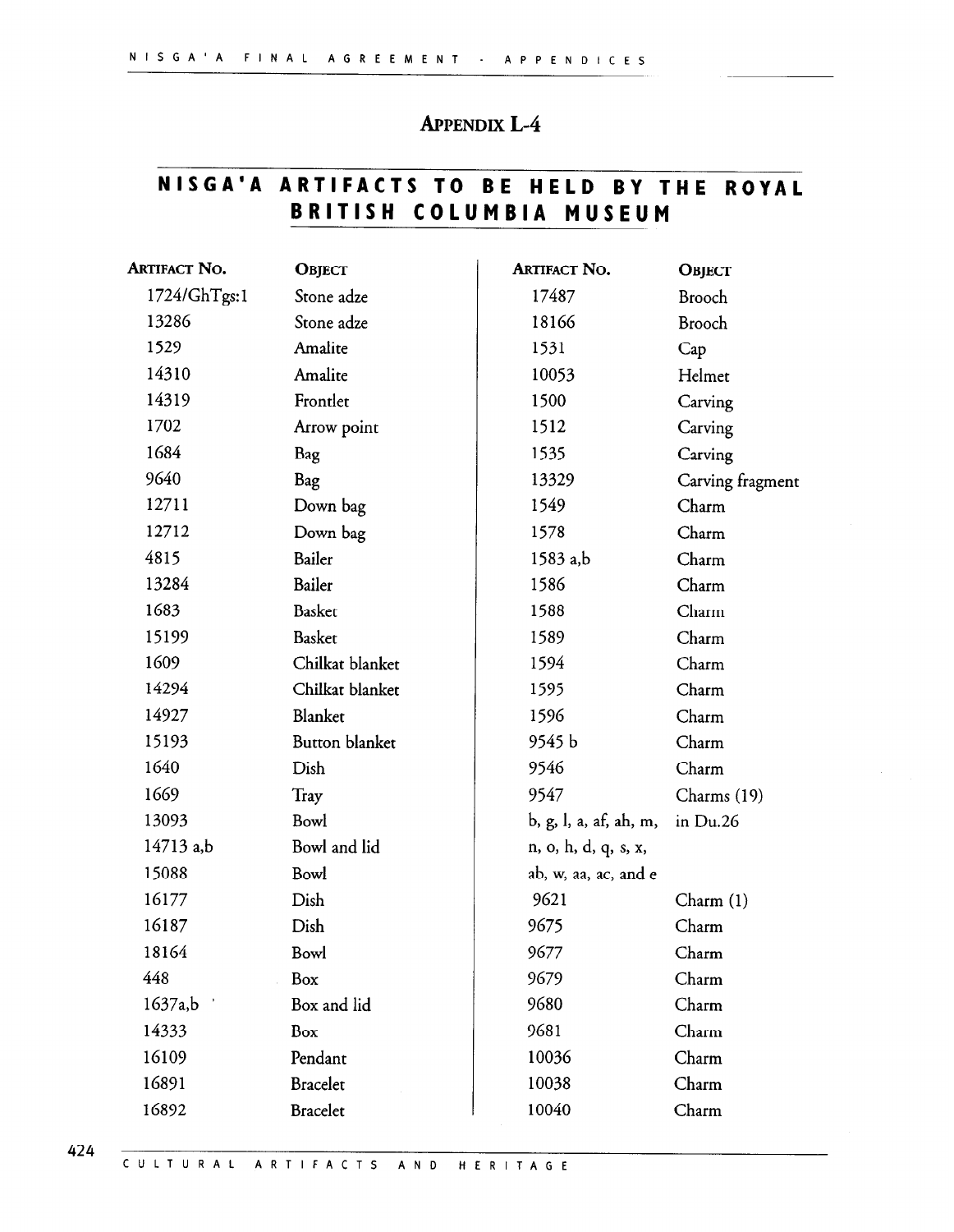$\sim 10^6$ 

| <b>ARTIFACT NO.</b> | Овјест                     | <b>ARTIFACT NO.</b> | Овјест               |
|---------------------|----------------------------|---------------------|----------------------|
| 10054               | Charm                      | $1510$ a,b          | Mask and accessories |
| 1635a, b            | Chest and lid              | 1517                | Mask                 |
| 1720                | Jade Chisel                | 1524                | Mask                 |
| 1608                | Sash                       | 1526                | Mask                 |
| 14314a, b           | Gloves                     | 9694                | Mask                 |
| 14316a, b           | Chilkat leggings           | 9714                | Mask                 |
| 14649               | Shirt                      | 9717                | Mask                 |
| 14297               | Copper club/               | 9913                | Mask                 |
|                     | See In the Wake of         | 14306               | Mask                 |
|                     | the War Canoe              | 14307               | Mask                 |
| 15907               | (page 280)<br>Cradle       | 14308               | Mask                 |
| 1545                | Crown                      | 14309               | Mask                 |
| 1546                | Crown                      | 14318               | Mask                 |
| 9536                | Crown                      | 15082               | Mask                 |
|                     | Crown                      | 19036               | Mask                 |
| 14312               | Crown                      | 1622                | Stone mirror         |
| 14313               |                            | 10030               | Stone mirror         |
| 14315a,b            | Dagger and sheath          | 14331               | Slate mirror         |
| 1555                | Dance apron                | 1513                | Dance prop           |
| 14293               | Dance apron/               | 1563                | Staff                |
|                     | See PN 9637                | 1642                | Skimmer              |
| 14330               | Dance apron                | 1685                | Mat                  |
| 1612 a-au           | Gambling sticks and<br>bag | 1688                | Chopping block       |
| 1615 a-av           | Gambling sticks and        | 9540 a, b           | Carved hands         |
|                     | bag                        | 9543                | Teeth (27)           |
| 1707/GgTj 6:4       | Stone hammer               | 11163 a, b          | Objects (2)          |
| 1709/GT-Y:7         | Stone hammer               | 13283               | Whistle              |
| 1711/GT-Y:8         | Stone hammer               | 13704               | Paddle               |
| 14329               | Hook                       | 14291               | Puppet               |
| 1643                | Ladle                      | 14299               | Cane                 |
| 1645                | Ladle                      | 14302               | Labret               |
| 13328               | Ladle                      | 17803               | Card                 |
| 14320               | Ladle                      | 1716/GgTj 6:6       | Mortar               |
| 14321               | Ladle                      | 2882/GfTl-Y:1       | <b>Stone Mortar</b>  |
| 1502                | Mask                       | 2886                | Head ring            |
| 1504                | Mask                       | 2887                | Head ring            |
| 1506                | Mask                       | 2888                | Head ring            |
| 1508 a,b,c          | Mask and accessories       | 2889                | Neck ring            |